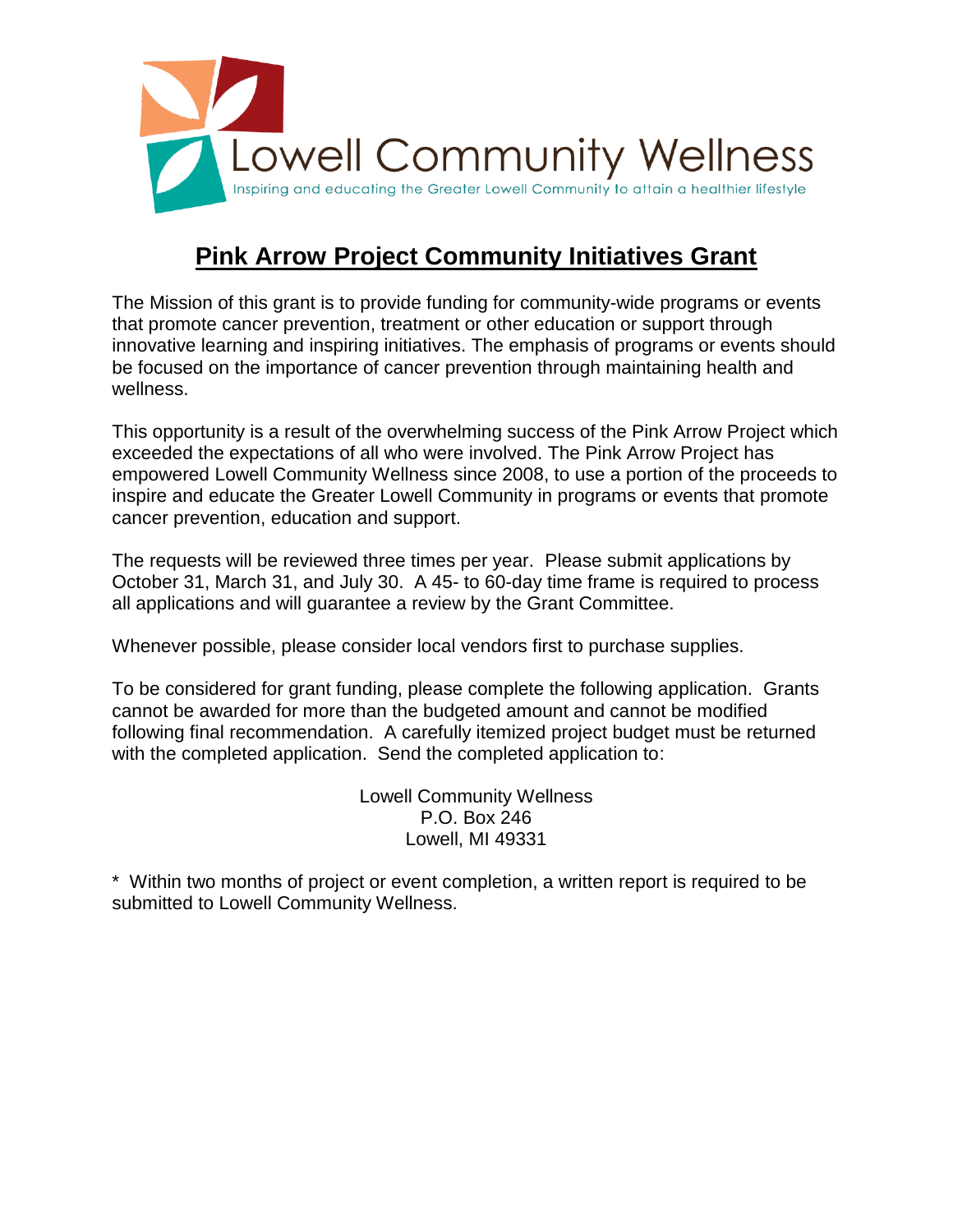

## **Pink Arrow Project Community Initiatives Grant**

Providing funding for innovative learning and enhancing programs for community-wide programming or events that promote cancer prevention, treatments or other education or support.

| Today's Date: _____            | Date project is to begin: __                                                   |
|--------------------------------|--------------------------------------------------------------------------------|
|                                | Applicant's Name (If more than one applicant, list the primary contact first.) |
| E-mail Address<br>Phone        |                                                                                |
| <b>Project Title</b>           | <b>Amount of Grant Request</b>                                                 |
| Number of those impacted       | Ages of participants impacted                                                  |
| <b>Project Completion Date</b> | Signature of Applicant                                                         |

**1.** Clearly define the project and how it will promote cancer prevention, treatment or other education or support to the Greater Lowell Community.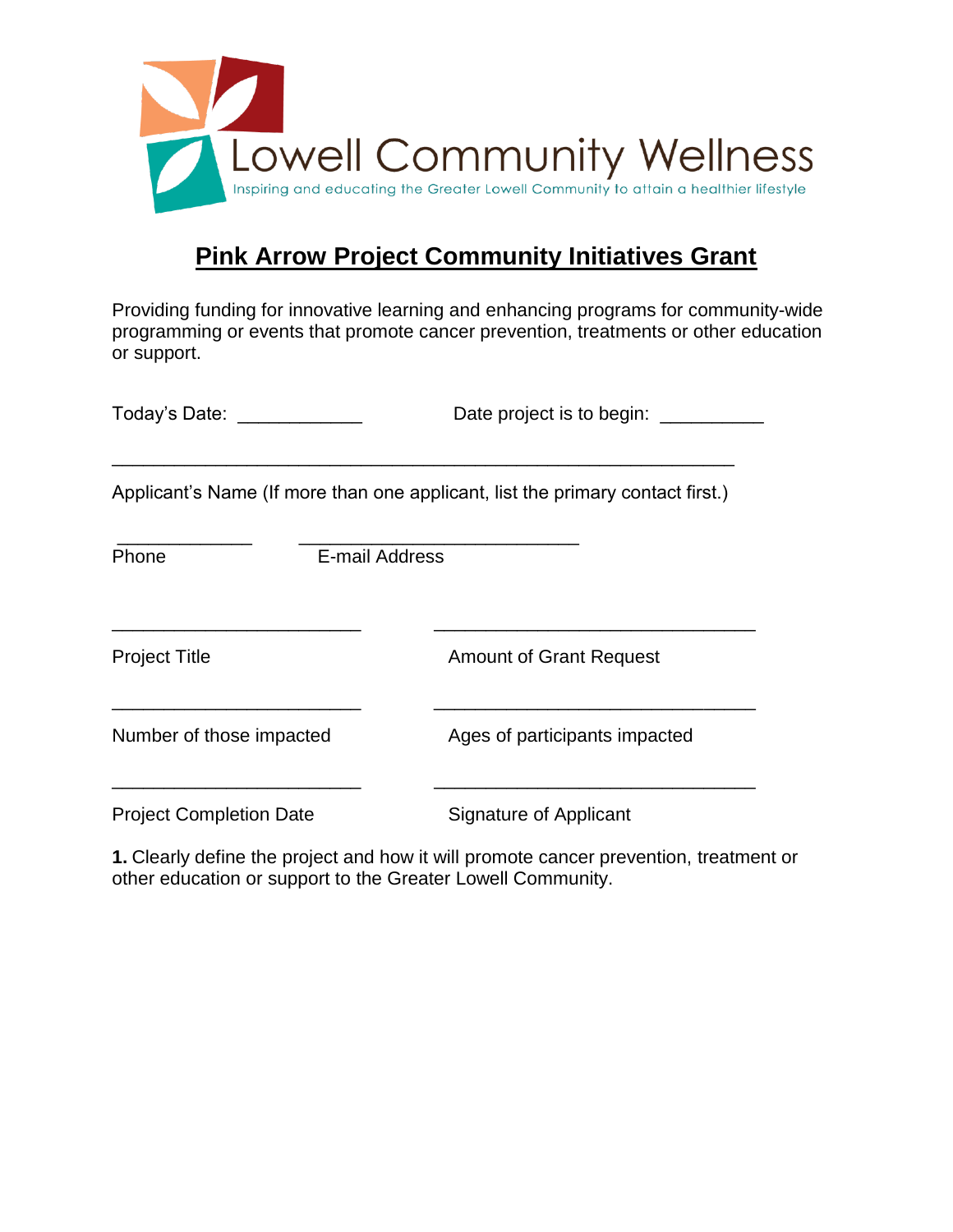**2.** Describe how the project is innovative or unique.

**3.** Describe the potential impact of the project, both in terms of the number of participants served and the impact on the Greater Lowell Community.

**4.** Will the project have a lasting impact on the Greater Lowell Community and participants beyond this project? If so How?

**5.** How will the effectiveness of the project be measured or demonstrated?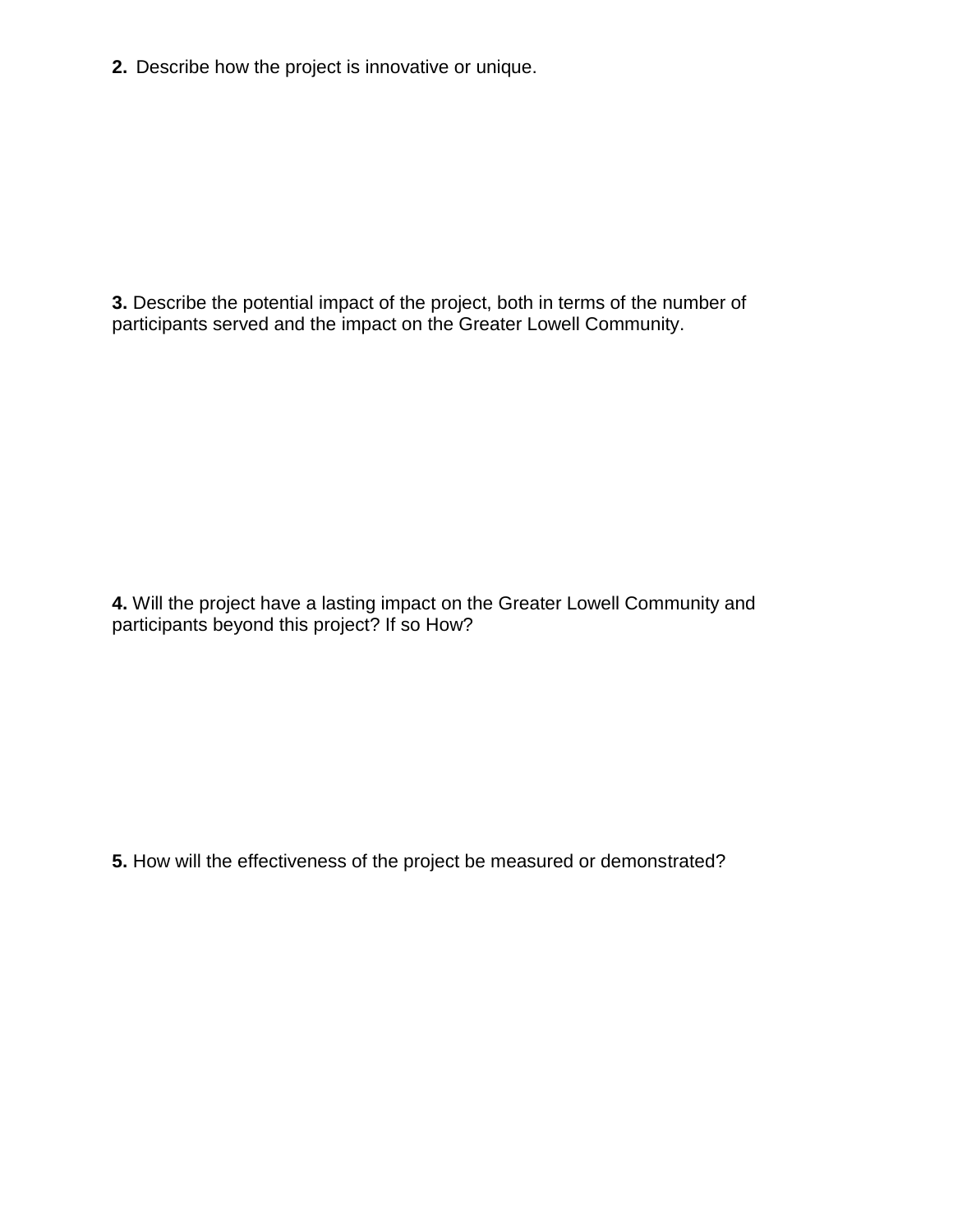**6.** How will this program be marketed or advertised? Is there an additional source of funding?

**7.** Attach a detailed itemized budget for the project. Grants cannot be awarded for more than the budgeted amount and cannot be modified following final recommendation.

\* Within two months of project or event completion, a written report is required to be submitted to Lowell Community Wellness at the same address as for Grant Applications (above).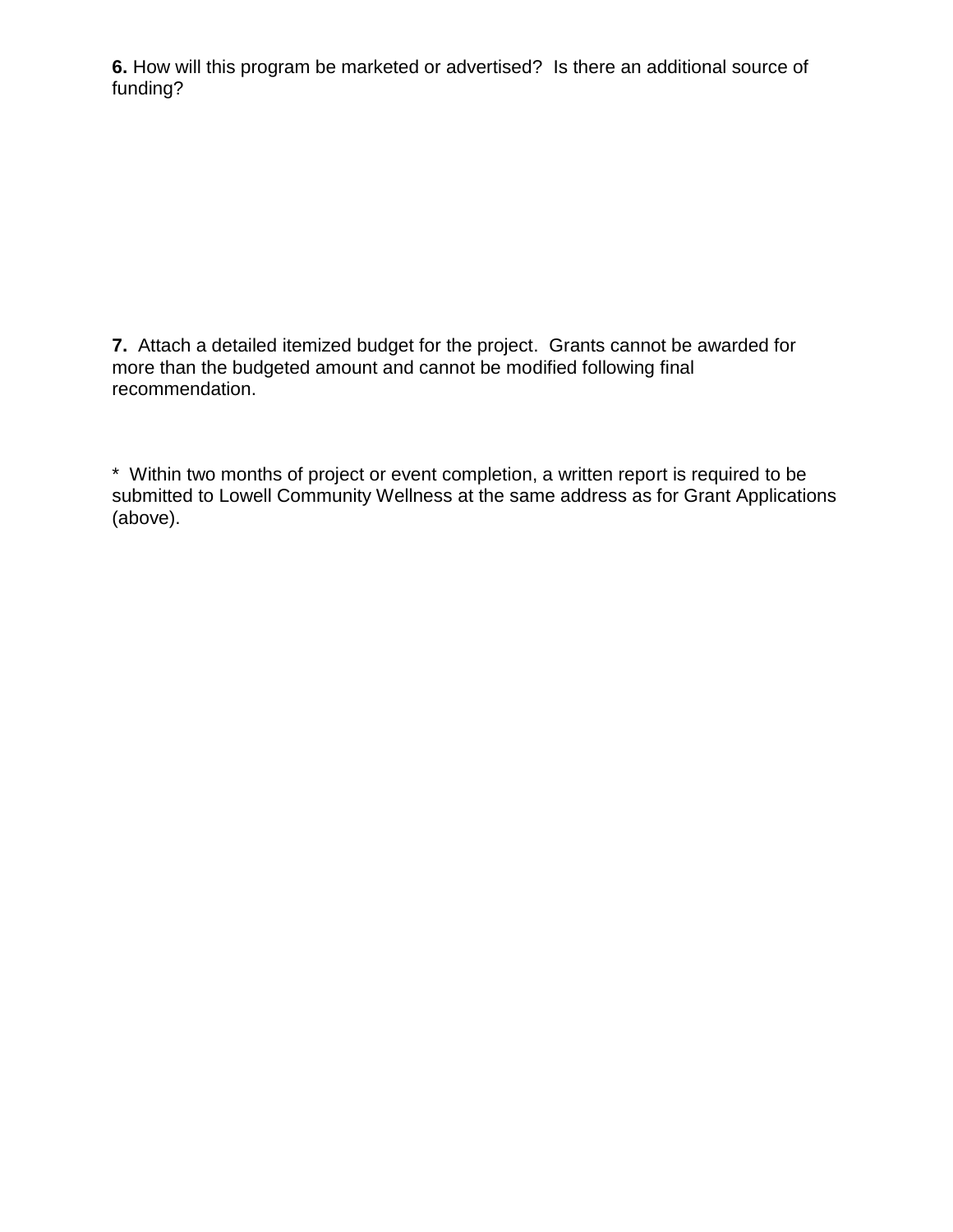

## **Pink Arrow Project Community Initiatives Grant Final Report**

Within two months of project or event completion, a written report is required to be submitted to Lowell Community Wellness.

Awarded Grant Final Evaluation for **Accord 1997** (program or event title)

Group or Individual Awarded Grant Date of Program

 $\overline{\phantom{a}}$  , and the contribution of the contribution of  $\overline{\phantom{a}}$  , and  $\overline{\phantom{a}}$  , and  $\overline{\phantom{a}}$  , and  $\overline{\phantom{a}}$  , and  $\overline{\phantom{a}}$  , and  $\overline{\phantom{a}}$  , and  $\overline{\phantom{a}}$  , and  $\overline{\phantom{a}}$  , and  $\overline{\phantom{a}}$  , and

\_\_\_\_\_\_\_\_\_\_\_\_\_\_\_\_\_\_\_\_\_\_\_\_\_\_\_\_\_ \_\_\_\_\_\_\_\_\_\_\_\_\_\_\_\_\_\_\_\_\_\_\_\_\_\_\_\_\_ Phone **Email Address** 

1. Describe the program or event:

- 2. How many people participated in this program or event?
- 3. Was the amount of funding granted adequate for the program or event? If not, what changes would you make for future funding?